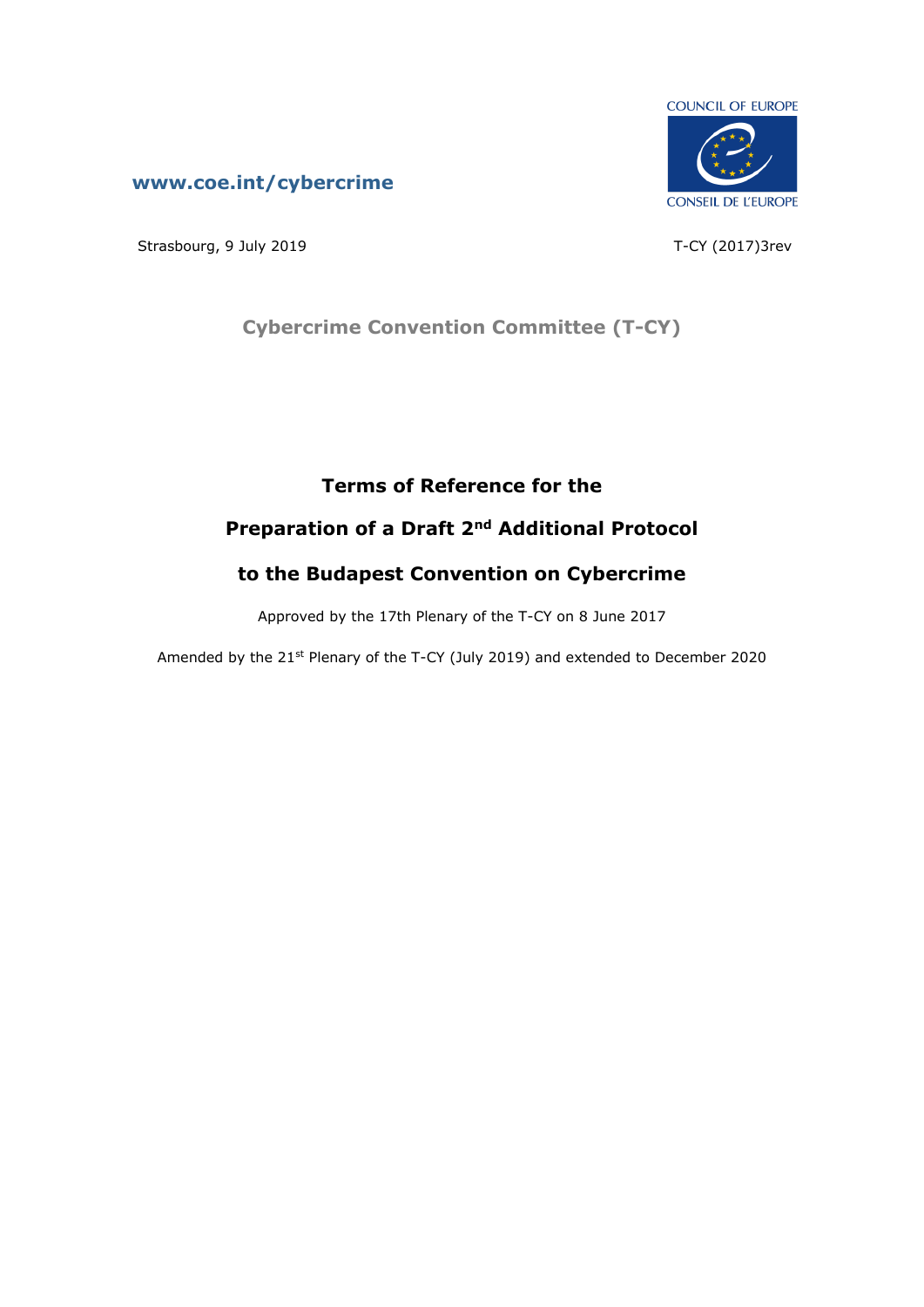## **Background**

T-CY 16 (November 2016) reviewed a set of [Recommendations](https://rm.coe.int/CoERMPublicCommonSearchServices/DisplayDCTMContent?documentId=09000016806a495e) proposed by the Cloud Evidence Group.

With regard to Recommendation 5 on the preparation of a Draft Protocol to the Budapest Convention, the T-CY [decided](https://rm.coe.int/CoERMPublicCommonSearchServices/DisplayDCTMContent?documentId=09000016806cd270) that

… the T-CY agrees in principle on the need for an Additional Protocol. In order to facilitate a formal T-CY decision by June 2017 on initiating the drafting of a Protocol, the T-CY extends the mandate of the Cloud Evidence Group and requests the CEG to submit draft Terms of Reference for the drafting process and additional information on possible elements to the T-CY in spring 2017.

The Cloud Evidence Group prepared draft Terms of Reference below in its meeting on 31 January/1 February 2017.

It is recalled that the preparation of an additional Protocol to the Budapest Convention, in principle, involves the following steps:

- a. T-CY to start the drafting of a Protocol on its own initiative under Article 46.1.c Budapest Convention.
- b. T-CY to keep the Committee of Ministers (CM) informed of this initiative.
- c. T-CY to seek the opinion of the European Committee on Crime Problems (CDPC) on the draft Protocol before finalizing the draft (on the basis of Article 46.3 and 44.2 Budapest Convention).
- d. T-CY to submit the final draft to the CM for onward transmission and an opinion of the Parliamentary Assembly of the Council of Europe (PACE).
- e. CM to examine the draft Protocol in the light of the PACE opinion and in view of formal adoption and decision to open the Protocol for signature. The CM may consider inviting Parties to the Budapest Convention other than member States of the Council of Europe to participate in this examination.

T-CY 17 meeting in Strasbourg from 7 to 9 June 2017 reviewed and approved the Terms of Reference on 8 June 2017.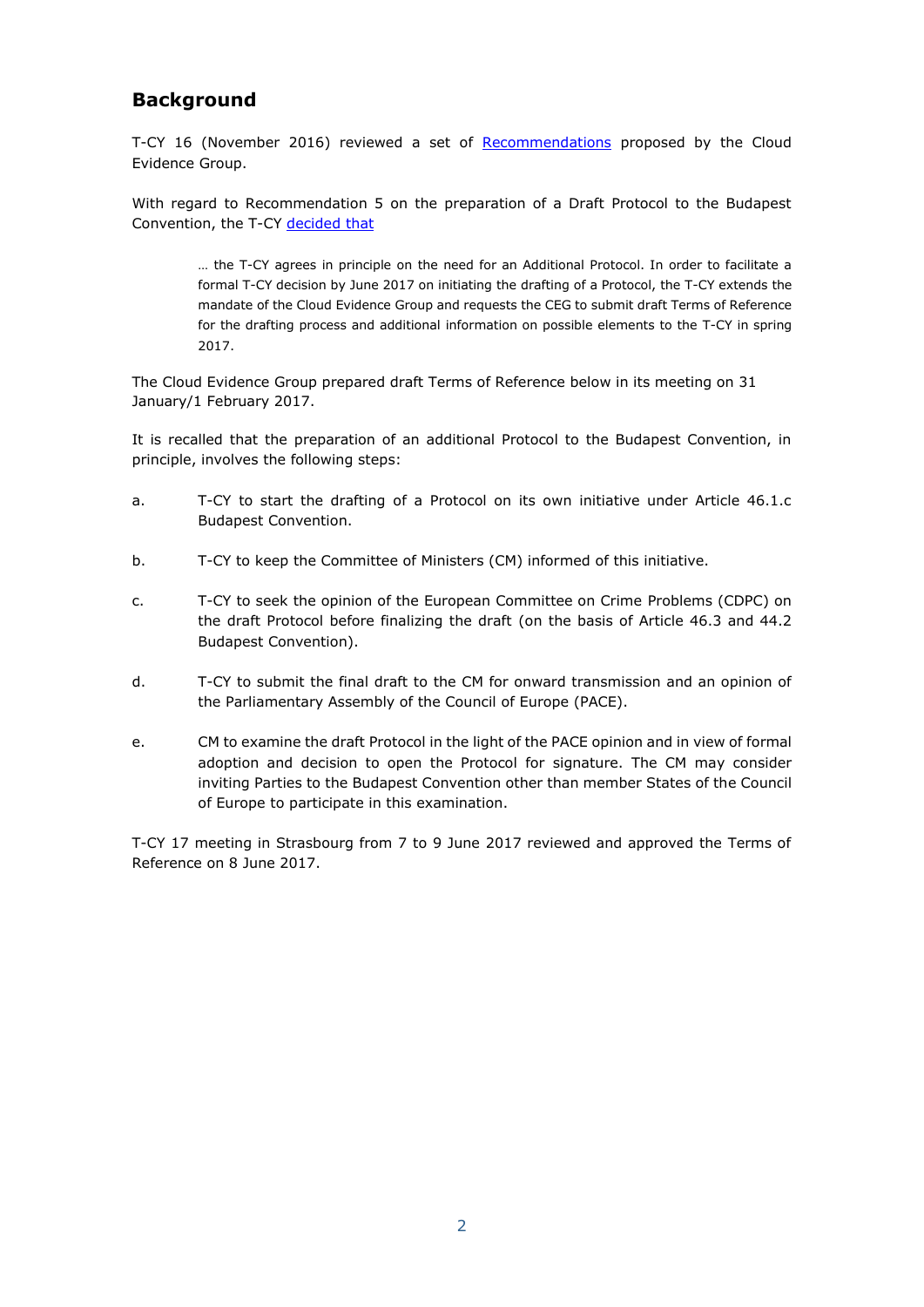## **Terms of Reference for the preparation by the Cybercrime Convention Committee of a draft Second Additional Protocol to the Convention on Cybercrime (ETS 185)**

### **Duration**

Terms of reference valid from 1 September 2017 until 31 December 2020.

#### **Main tasks**

Having regard to:

- Article 46.1.c Budapest Convention on Cybercrime;
- [the decision adopted by the Cybercrime Convention Committee (T-CY) at its  $17<sup>th</sup>$ Plenary (June 2017)];
- Parliamentary Assembly [Recommendation](http://semantic-pace.net/tools/pdf.aspx?doc=aHR0cDovL2Fzc2VtYmx5LmNvZS5pbnQvbncveG1sL1hSZWYvWDJILURXLWV4dHIuYXNwP2ZpbGVpZD0yMTk3NiZsYW5nPUVO&xsl=aHR0cDovL3NlbWFudGljcGFjZS5uZXQvWHNsdC9QZGYvWFJlZi1XRC1BVC1YTUwyUERGLnhzbA==&xsltparams=ZmlsZWlkPTIxOTc2) 2077 (2015) on "Increasing co-operation against cyberterrorism and other large-scale attacks on the Internet" and the [response of the Committee of Ministers](https://search.coe.int/cm/Pages/result_details.aspx?ObjectId=090000168064951d) of 27 April 2016;
- the Programme and Budget of the Council of Europe for 2016/2017 as adopted by the Committee of Ministers on 24/25 November 2015 referring to follow up to be given to the work of the T-CY on access to evidence in the cloud;
- agreement in principle by the T-CY at its  $16<sup>th</sup>$  Plenary (November 2016) on the need for an additional Protocol, and drawing from the **Final Report and Recommendations** of the T-CY Cloud Evidence Group and, in particular Section 4.5 with possible elements of a Protocol;

the T-CY will prepare – seeking the opinion of the European Committee of Crime Problems – a draft 2<sup>nd</sup> Additional Protocol to the Convention on Cybercrime (ETS 185) and submit it to the Committee of Ministers in view of adoption.

### **Expected results**

A draft Second Additional Protocol to the Convention on Cybercrime (ETS 185) – including an Explanatory Report – is prepared and finalised by the T-CY by December 2020.

Elements may include the following. It is understood that these elements – as proposed by the Cloud Evidence Group in its Final Report – are elements for reflection. Their feasibility would need to be determined during the negotiation of the Protocol. Other elements may also be considered in the course of the process.

- Provisions for more effective mutual legal assistance:
	- a simplified regime for mutual legal assistance requests for subscriber information;
	- international production orders;
	- direct cooperation between judicial authorities in mutual legal assistance requests;
	- joint investigations and joint investigation teams;
	- requests in English language;
	- audio/video hearing of witnesses, victims and experts;
	- emergency MLA procedures.
- Provisions allowing for direct cooperation with service providers in other jurisdictions with regard to requests for subscriber information, preservation requests, and emergency requests.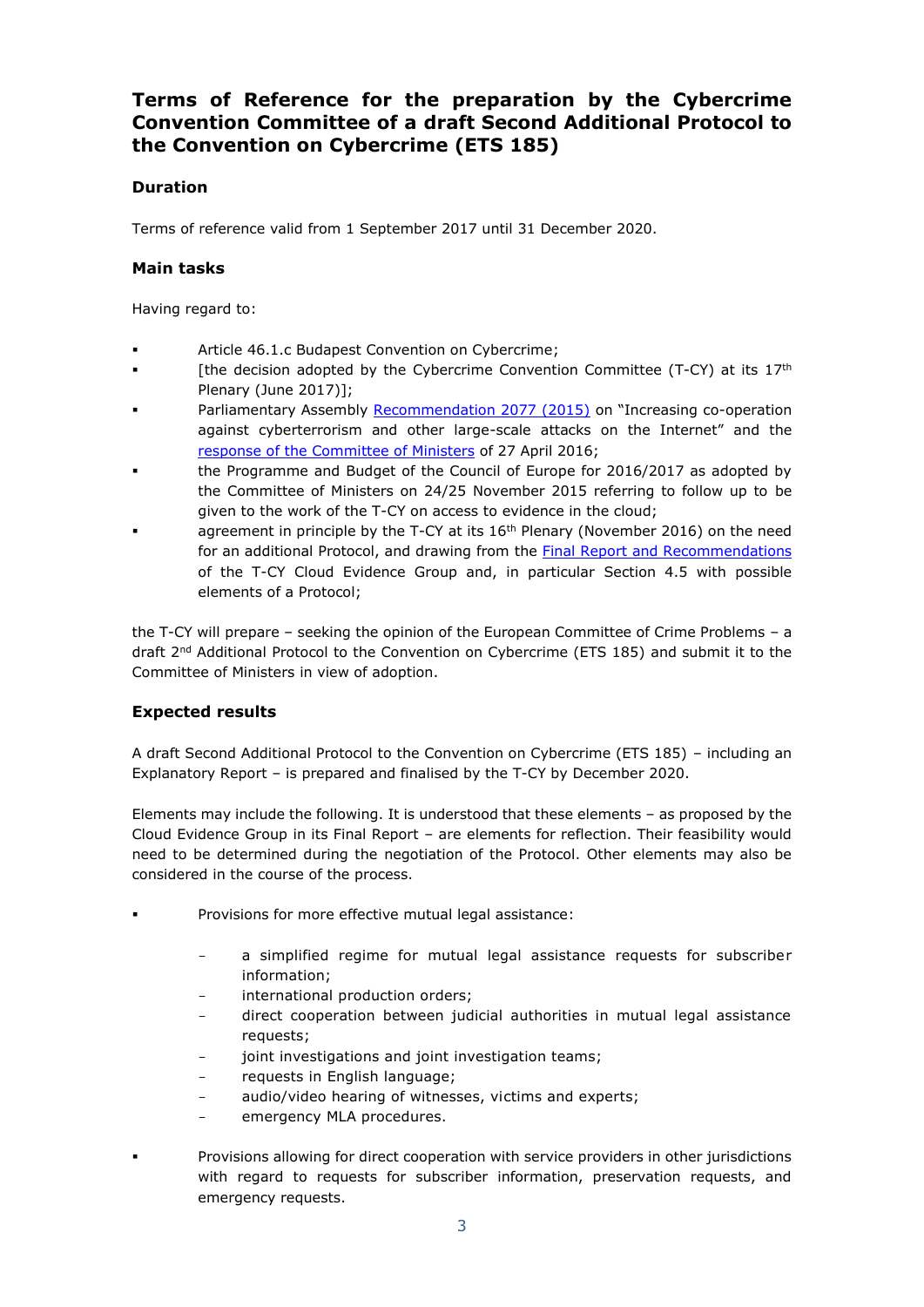- Clearer framework and stronger safeguards for existing practices of transborder access to data.
- Safeguards, including data protection requirements.

#### **Working methods**

The draft Protocol will be prepared and finalised by the T-CY.

The regular T-CY Plenary meetings (5 Plenaries scheduled from 2017-2019) will be extended by one day each for work on the Additional Protocol.

The meetings will be held in closed sessions (Article 4.3 T-CY Rules of Procedure).

Articles 4.4 and 4.5 T-CY Rules of Procedure will apply to decision-making.

A Drafting Group will assist the Plenary in the preparation of the Additional Protocol. The Drafting Group will meet back-to-back with the T-CY Bureau.

### **Composition of the Plenary**

#### Members

State Parties to the Convention on Cybercrime as represented in the T-CY and as per Article 3 of the [T-CY Rules of Procedure.](https://rm.coe.int/CoERMPublicCommonSearchServices/DisplayDCTMContent?documentId=09000016802e7278)

Further to the provisions of Article 3.1 regarding the defrayal of expenses, the cost of one additional per diem of one representative per State Party will be borne by the Council of Europe within the limits of budgetary appropriations.

#### **Observers**

States with observer status in the T-CY may send representatives, without the right to vote and without defrayal of expenses.

The following Council of Europe bodies may send one or more representatives, without the right to vote but with defrayal of expenses at the charge of their respective administrative Budgets:

- European Committee on Crime Problems (CDPC);
- Consultative Committee of Data Protection Convention 108 (T-PD);
- European Committee on Legal Co-operation (CDCJ);
- Steering Committee on the Media and Information Society (CDMSI);
- Committee of Experts on the Operation of European Conventions on Co-operation in Criminal Matters (PC-OC).

Organisations with observer status in the T-CY may send representatives without the right to vote and without defrayal of expenses.

The T-CY may invite individual subject-matter experts on an ad-hoc basis.

The T-CY may hold public hearings, publish drafts of its work, and invite public comments.